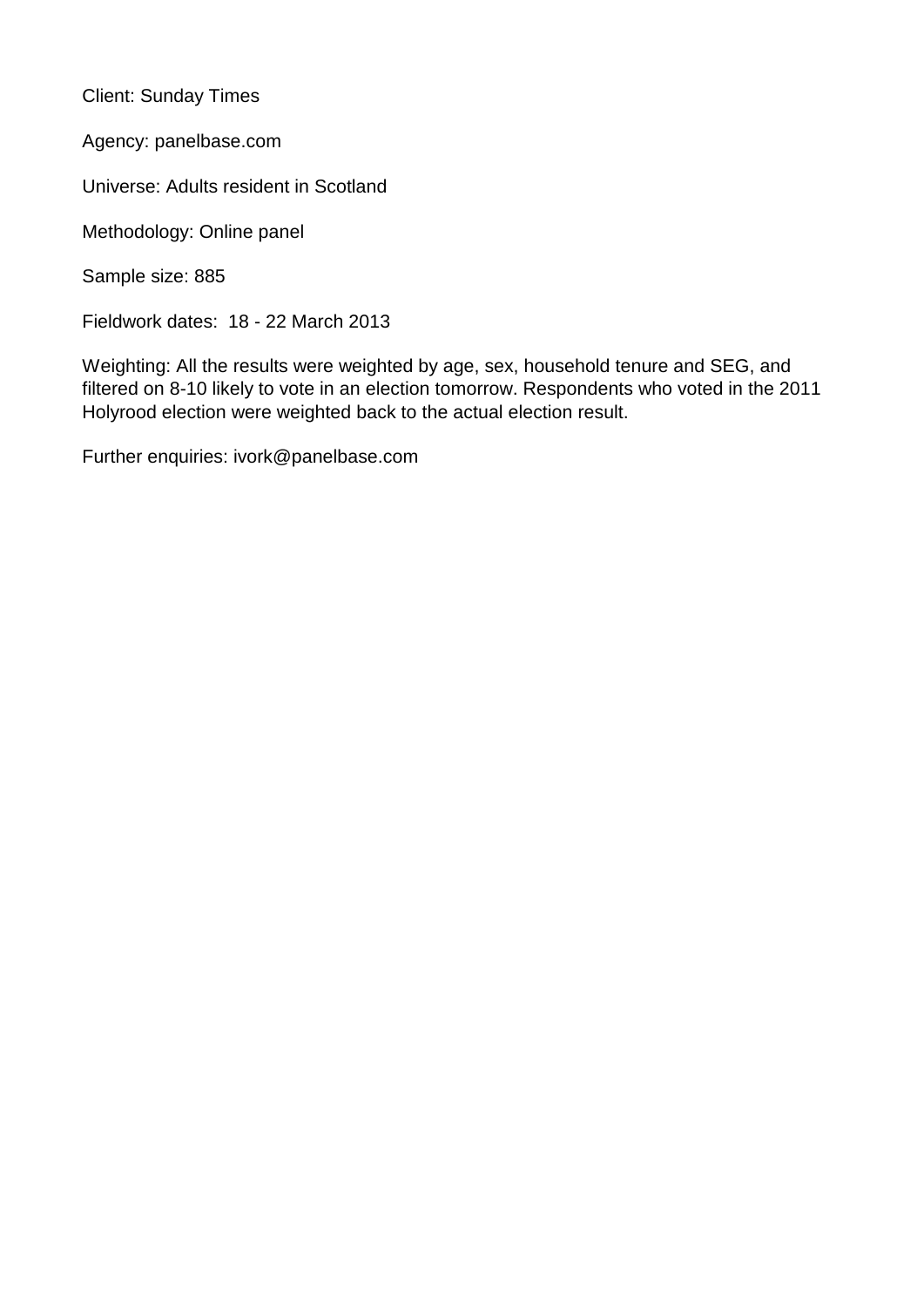| <b>Base: 728</b>                                  |           | Total                | <b>Q1. Please</b><br>select your<br>gender. |                      |                                  |                              |                                | <b>Gender x Age</b>            | Q8. Should Scotland be an<br>independent country? |                      |                               |                           |                        |                                           |
|---------------------------------------------------|-----------|----------------------|---------------------------------------------|----------------------|----------------------------------|------------------------------|--------------------------------|--------------------------------|---------------------------------------------------|----------------------|-------------------------------|---------------------------|------------------------|-------------------------------------------|
|                                                   |           |                      | Male                                        | Female               | Male x<br>18-34                  | Male x<br>$35 - 54$          | Male x<br>$55+$                | x 18-34 x 35-54 x 55+          | Female Female Female                              |                      | Yes                           | No                        | Undecid<br>ed          | Would<br>not<br>vote                      |
| Total                                             |           | 728<br>(735)<br>100% | 355<br>(355)<br>100%                        | 373<br>(380)<br>100% | 99<br>(76)<br>100%               | 136<br>(138)<br>100%         | 121<br>(141)<br>100%           | 83<br>(90)<br>100%             | 141<br>(168)<br>100%                              | 149<br>(122)<br>100% | 260<br>(244)<br>100%          | 335<br>(364)<br>100%      | 133<br>(127)<br>100%   | $\overline{0}$<br>(0)                     |
| <b>Q1. Please select your</b><br>gender.          | Base:     | 728<br>(735)         | 355<br>(355)                                | 373<br>(380)         | 99<br>(76)                       | 136<br>(138)                 | 121<br>(141)                   | 83<br>(90)                     | 141<br>(168)                                      | 149<br>(122)         | 260:<br>(244)                 | 335 <sup>1</sup><br>(364) | 133<br>(127)           | $\Omega$<br>(0)                           |
|                                                   | Male      | 355<br>49%           | 355<br>100%                                 | 0<br>0               | 99<br>100%                       | 136<br>100%                  | 121<br>100%                    | $\Omega$<br>$\mathbf{0}$       | $\Omega$<br>O                                     | 0<br>0               | 168<br>65%                    | 141<br>42%                | 46<br>35%              | $\overline{0}$<br>의                       |
|                                                   | Female    | 373<br>51%           | 0<br>$\mathbf{o}$                           | 373<br>100%          | 0.<br>$\Omega$                   | $\Omega$                     | $\mathbf{0}$                   | 83<br>100%                     | 141<br>100%                                       | 149<br>100%          | 92<br>35%                     | 194<br>58%                | 87<br>65%              | $\overline{0}$<br>$\mathbf{0}$            |
| Q2. Which of these age<br>groups do you fit into? | Base:     | 728<br>(735)         | 355<br>(355)                                | 373<br>(380)         | 99<br>(76)                       | 136<br>(138)                 | 121<br>(141)                   | 83<br>(90)                     | 141<br>(168)                                      | 149<br>(122)         | 260<br>(244)                  | 335 <sup>3</sup><br>(364) | 133<br>(127)           | $\Omega$<br>(0)                           |
|                                                   | $18 - 24$ | 55<br>8%             | 22<br>6%                                    | 33<br>9%             | 22 <sup>1</sup><br>22%           | 0<br>$\mathbf{0}$            | $\overline{0}$<br>$\mathbf{0}$ | 33<br>40%                      | $\Omega$<br>$\bf{0}$                              | 0<br>0               | 13 <sup>1</sup><br>5%         | 37<br>11%                 | 5.<br>4%               | $\overline{0}$<br><u>o</u>                |
|                                                   | $25 - 34$ | 127<br>17%           | 77.<br>22%                                  | 50<br>13%            | 77<br>78%                        | $\Omega$<br>$\mathbf{0}$     | $\mathbf{0}$<br>$\mathbf{0}$   | 50<br>60%                      | $\Omega$<br>$\bf{0}$                              | $\Omega$<br>$\bf{0}$ | 47<br>18%                     | 49<br>15%                 | 31<br><b>23%</b>       | $\overline{0}$<br>$\overline{\mathbf{0}}$ |
|                                                   | 35-44     | 107<br>15%           | 45<br>13%                                   | 62<br>17%            | $\mathbf{0}$<br>$\mathbf{0}$     | 45<br>33%                    | 0<br>$\mathbf{0}$              | $\mathbf{0}$<br>$\bullet$      | 62<br>44%                                         | 0<br>0               | 37<br>14%                     | 48<br>14%                 | 22 <sup>1</sup><br>17% | $\overline{0}$<br><u>이</u>                |
|                                                   | $45 - 54$ | 169<br>23%           | 90 <sup>1</sup><br>25%                      | 79<br>21%            | $\mathbf{0}$<br>$\mathbf{0}$     | 90 <sup>1</sup><br>67%       | $\Omega$<br>$\mathbf{0}$       | $\mathbf{0}$<br>$\mathbf{0}$   | 79<br>56%                                         | $\Omega$<br>$\Omega$ | 77<br>30%                     | 64<br>19%                 | 28<br>21%              | $\overline{0}$<br>$\mathbf{0}$            |
|                                                   | 55-64     | 173<br>24%           | 78<br>22%                                   | 94<br>25%            | $\mathbf{0}$<br>O.               | $\mathbf{0}$<br>$\mathbf{0}$ | 78<br>65%                      | $\mathbf{0}$<br>$\mathbf{0}$   | $\overline{0}$<br>$\mathbf{0}$                    | 94<br>63%            | 55<br>21%                     | 82<br>24%                 | 36 <sup>2</sup><br>27% | $\overline{0}$<br>의                       |
|                                                   | $65+$     | 97<br>13%            | 42<br>12%                                   | 55<br>15%            | $\overline{0}$ .<br>$\mathbf{O}$ | $\Omega$<br>$\mathbf{0}$     | 42<br>35%                      | $\overline{0}$<br>$\mathbf{0}$ | 0.<br>0.                                          | 55<br>37%            | 32 <sup>2</sup><br><b>12%</b> | 55<br>16%                 | 10 <sup>1</sup><br>8%  | $\overline{0}$<br>$\mathbf{0}$            |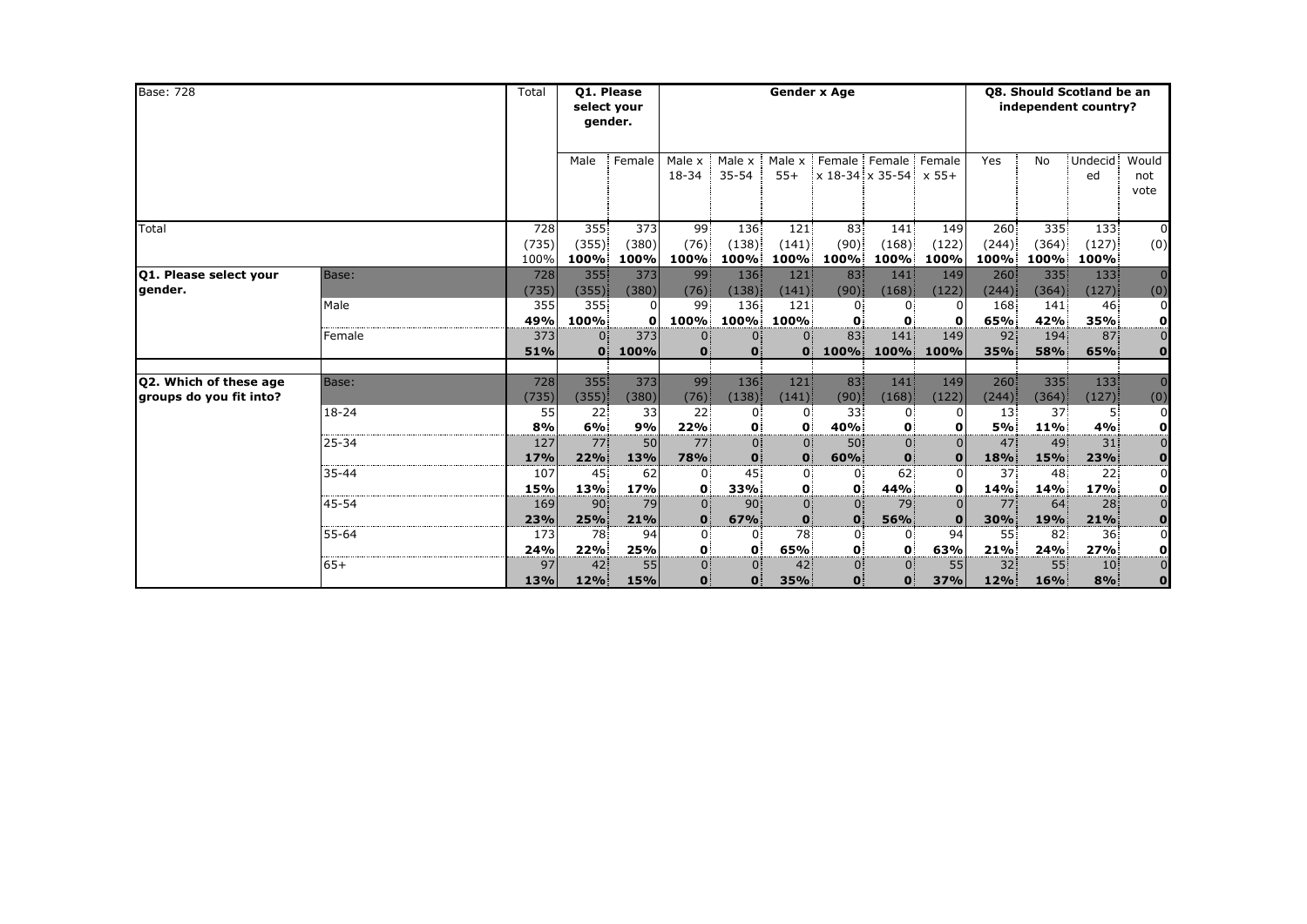| <b>Base: 728</b>                                                                        |                                   | Total                |                             | Q1. Please<br>select your<br>gender. |                                |                                |                           | <b>Gender x Age</b>                      |                                                     |                      |                                         |                       | Q8. Should Scotland be an<br>independent country? |                                                  |
|-----------------------------------------------------------------------------------------|-----------------------------------|----------------------|-----------------------------|--------------------------------------|--------------------------------|--------------------------------|---------------------------|------------------------------------------|-----------------------------------------------------|----------------------|-----------------------------------------|-----------------------|---------------------------------------------------|--------------------------------------------------|
|                                                                                         |                                   |                      | Male                        | Female                               | Male x<br>18-34                | Male x<br>$35 - 54$            | Male x<br>$55+$           |                                          | Female Female Female<br>$x$ 18-34 $x$ 35-54 $x$ 55+ |                      | Yes                                     | No                    | <b>Undecid</b><br>ed                              | Would<br>not<br>vote                             |
| Total                                                                                   |                                   | 728<br>(735)<br>100% | 355<br>(355)<br>100%        | 373<br>(380)<br>100%                 | 99<br>(76)<br>100%             | 136<br>(138)<br>100%           | 121<br>(141)<br>100%      | 83<br>(90)<br>100%                       | 141<br>(168)<br>100%                                | 149<br>(122)<br>100% | 260<br>(244)<br>100%                    | 335<br>(364)<br>100%  | 133<br>(127)<br>100%                              | $\Omega$<br>(0)                                  |
| <b>Q3. Did you vote in Scotland Base:</b><br>in the 2011 Scottish                       |                                   | 728<br>(735)         | 355<br>(355)                | 373<br>(380)                         | 99<br>(76)                     | 136<br>(138)                   | 121<br>(141)              | 83<br>(90)                               | 141<br>(168)                                        | 149<br>(122)         | 260<br>(244)                            | 335<br>(364)          | 133<br>(127)                                      | $\overline{0}$<br>(0)                            |
| <b>Parliamentary Election? If</b><br>so, who did you vote for<br>with your constituency | <b>SNP</b>                        | 308<br>(295)<br>42%  | 166<br>(158)<br>47%         | 142<br>(137)<br>38%                  | 43<br>(29)<br>44%              | 65<br>(64)<br>48%              | 57<br>(65)<br>47%         | 30 <sup>2</sup><br>(28)<br>36%           | 50<br>(61)<br>35%                                   | 62<br>(48)<br>42%    | 184<br>(178)<br>71%                     | 52<br>(54)<br>16%     | 72<br>(63)<br>54%                                 | $\mathbf 0$<br>(0)<br>$\mathbf{o}$               |
| vote?                                                                                   | Labour                            | 197<br>27%           | 102<br>29%                  | 95<br>25%                            | 37<br>37%                      | 38<br>28%                      | 28<br>23%                 | 17<br>20%                                | 36<br>26%                                           | 42<br>28%            | 38<br>15%                               | 125<br>37%            | 35<br>26%                                         | $\overline{0}$<br>$\bf{0}$                       |
|                                                                                         | Conservative<br>Liberal Democrats | 93<br>13%<br>51      | 38<br>11%<br>25             | 55<br>15%<br>26                      | 5.<br><b>5%</b><br>8           | 13<br>9%<br>6 <sup>1</sup>     | 20<br>17%<br>12           | 10 <sup>1</sup><br>12%<br>$\overline{3}$ | 21<br>15%<br>10                                     | 24<br>16%<br>12      | 10 <sup>1</sup><br>4%<br>5 <sup>1</sup> | 81<br>24%<br>37       | $\mathbf{2}$<br>2%<br>9 <sup>°</sup>              | $\mathbf 0$<br>οl<br>$\overline{0}$              |
|                                                                                         | Greens                            | 7%                   | 7%<br>2 <sup>1</sup>        | 7%                                   | 8%<br>$\Omega$                 | 4%<br>$\mathbf{1}$             | 10%<br>$\Omega$           | 4%<br>1 <sup>1</sup>                     | <b>7%</b><br>1 <sup>1</sup>                         | 8%<br>$\mathbf{1}$   | 2%<br>$\mathbf{1}$                      | 11%<br>2 <sup>1</sup> | <b>7%</b><br>$\mathbf{1}$                         | $\bullet$<br>$\overline{0}$                      |
|                                                                                         | Other                             | < 1%<br>$< 1\%$      | $< 1\%$<br>$< 1\%$          | $<$ 1%<br>< 1%                       | < 1%<br>$< 1\%$                | $< 1\%$<br>$\Omega$<br>$< 1\%$ | $< 1\%$<br>0<br>< 1%      | $< 1\%$<br>$\Omega$<br>$< 1\%$           | < 1%<br>$< 1\%$                                     | $< 1\%$<br>< 1%      | $< 1\%$<br>$< 1\%$                      | < 1%<br>$< 1\%$       | $1\%$<br>$\mathbf{0}$<br>$\mathbf{O}$             | $\mathbf{o}$<br>$\overline{0}$                   |
|                                                                                         | Did not vote                      | 52<br>7%             | 18<br><b>5%</b>             | 34<br>9%                             | 5.<br>5%                       | 12<br>9%                       | $\mathbf{1}$<br>$1\%$     | 18<br>21%                                | 12<br>8%                                            | 3%                   | 18<br>7%                                | 25<br>8%              | 8<br>6%                                           | $\frac{0}{0}$<br>$\mathbf{o}$                    |
|                                                                                         | Can't remember                    | 21<br>3%             | $1\%$                       | 18<br>5%                             | $\overline{0}$<br>$\mathbf{0}$ | $< 1\%$                        | <sub>2</sub><br>2%        | $\overline{4}$<br>5%                     | 11<br>8%                                            | 2%                   | $\overline{2}$<br>< 1%                  | 13<br>4%              | 6<br>4%                                           | $\overline{0}$<br>$\mathbf 0$                    |
| Q4. And who did you vote<br>for with your regional vote?                                | Base:                             | 728<br>(735)         | 355<br>(355)                | 373<br>(380)                         | 99<br>(76)                     | 136<br>(138)                   | 121<br>(141)              | 83<br>(90)                               | 141<br>(168)                                        | 149<br>(122)         | 260<br>(244)                            | 335<br>(364)          | 133<br>(127)                                      | $\Omega$<br>(0)                                  |
|                                                                                         | <b>SNP</b><br>Labour              | 303<br>42%<br>163    | 162<br>46%<br>83            | 140<br>38%<br>80                     | 45<br>45%<br>30                | 62<br>46%<br>31                | 55<br>46%<br>22           | 29<br>35%<br>16                          | 49<br>35%<br>31                                     | 63<br>42%<br>33      | 178<br>68%<br>26                        | 62<br>18%<br>104      | 63<br>48%<br>33                                   | $\overline{0}$<br>$\mathbf{0}$<br>$\overline{0}$ |
|                                                                                         | Conservative                      | 22%<br>83<br>11%     | 23%<br>33<br>9%             | 22%<br>50<br>13%                     | 30%<br>5.<br>5%                | 23%<br>12<br>9%                | 18%<br>16<br>13%          | 19%<br>9.<br>11%                         | 22%<br>21<br>15%                                    | 22%<br>19<br>13%     | 10%<br>6<br>2%                          | 31%<br>72<br>21%      | 25%<br>5.<br>4%                                   | $\frac{0}{0}$<br>$\mathbf{0}$                    |
|                                                                                         | Greens                            | 46<br>6%             | 25<br>7%                    | 21<br>6%                             | 6.<br>6%                       | 10<br>8%                       | 9<br>7%                   | $\Omega$<br>$1\%$                        | $1\%$                                               | 19<br>13%            | 13<br>5%                                | 24<br>$7\%$           | 10<br>7%                                          | $\overline{0}$<br>$\bullet$                      |
|                                                                                         | Other                             | 37<br>5%             | 17<br><b>5%</b>             | 20<br>5%                             | $2^{\circ}$<br>2%              | 5.<br>4%                       | 10 <sup>°</sup><br>9%     | 5.<br>6%                                 | 12 <sup>1</sup><br>9%                               | $\overline{2}$<br>2% | 13 <sup>°</sup><br>5%                   | 19<br>6%              | 4<br>3%                                           | $\overline{0}$<br>$\mathbf{0}$<br>$\overline{0}$ |
|                                                                                         | Liberal Democrats<br>Did not vote | 34<br>5%<br>44       | 12 <sub>1</sub><br>3%<br>19 | 22<br>6%<br>25                       | 3.<br>3%<br>6.                 | 2 <sup>1</sup><br>$1\%$<br>12  | $\overline{7}$<br>6%<br>1 | 5<br>6%<br>15                            | 8<br>6%<br>9                                        | 6%<br>2              | 2<br>$< 1\%$<br>19                      | 25<br>8%<br>20        | 7<br>6%<br>5.                                     | $\overline{\mathbf{o}}$<br>$\overline{0}$        |
|                                                                                         |                                   | 6%                   | <b>5%</b>                   | <b>7%</b>                            | 6%                             | 9%                             | $< 1\%$                   | 18%                                      | 6%                                                  | 1%                   | 7%                                      | 6%                    | 4%                                                | $\mathbf{0}$                                     |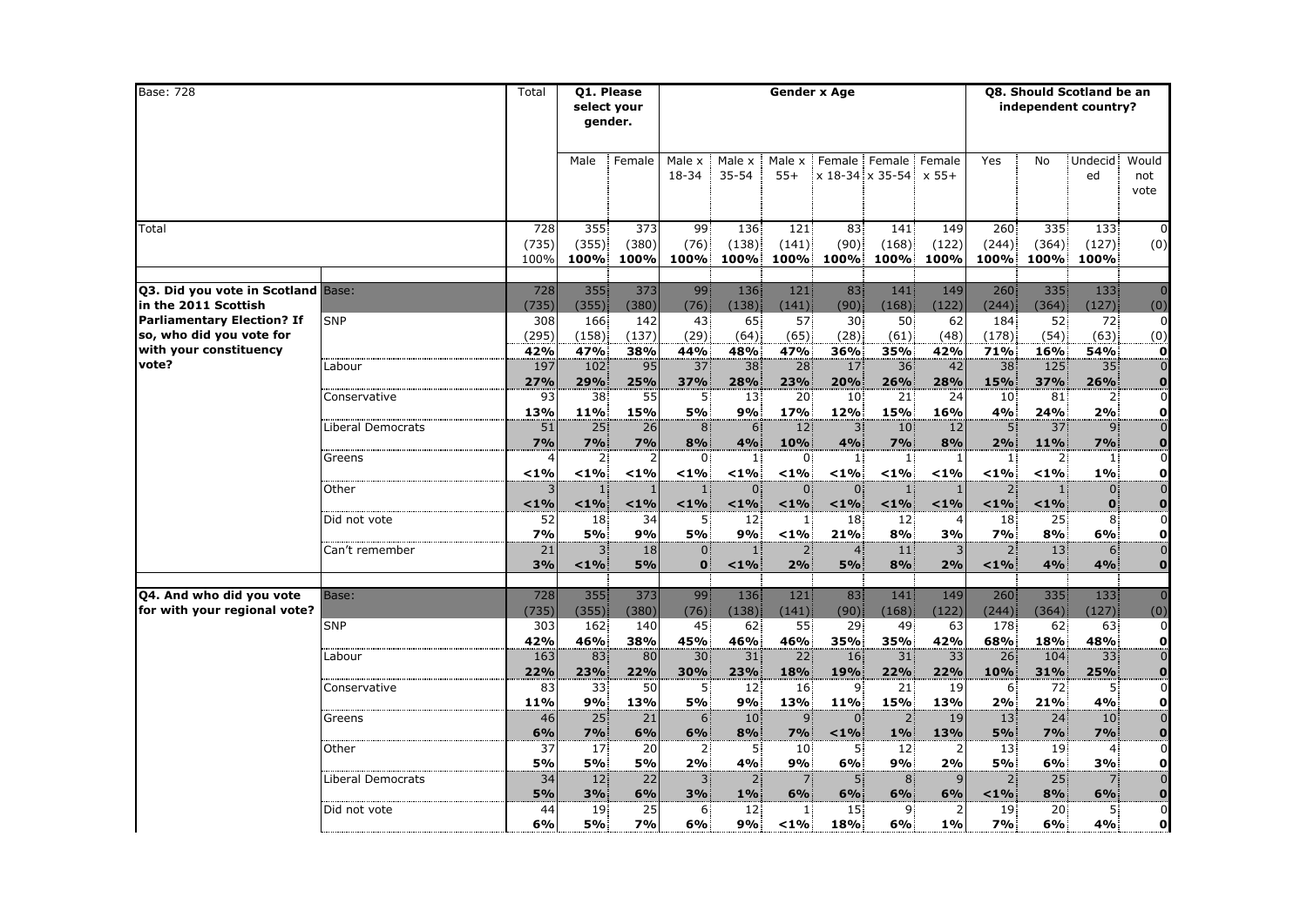| <b>Base: 728</b>                                                                                                                              |                                   | Total                | <b>Q1. Please</b><br>select your<br>gender. |                      |                             |                               |                                 | <b>Gender x Age</b>                           |                              | Q8. Should Scotland be an<br>independent country? |                         |                                  |                                        |                                                  |
|-----------------------------------------------------------------------------------------------------------------------------------------------|-----------------------------------|----------------------|---------------------------------------------|----------------------|-----------------------------|-------------------------------|---------------------------------|-----------------------------------------------|------------------------------|---------------------------------------------------|-------------------------|----------------------------------|----------------------------------------|--------------------------------------------------|
|                                                                                                                                               |                                   |                      | Male                                        | Female               | Male x<br>18-34             | Male x<br>$35 - 54$           | Male x<br>$55+$                 | Female Female Female<br>x 18-34 x 35-54 x 55+ |                              |                                                   | Yes                     | No                               | Undecid<br>ed                          | Would<br>not<br>vote                             |
| Total                                                                                                                                         |                                   | 728<br>(735)<br>100% | 355<br>(355)<br>100%                        | 373<br>(380)<br>100% | 99<br>(76)<br>100%          | 136<br>(138)<br>100%          | 121<br>(141)<br>100%            | 83<br>(90)<br>100%                            | 141<br>(168)<br>100%         | 149<br>(122)<br>100%l                             | 260<br>(244)<br>100%    | 335<br>(364)<br>100%             | 133<br>(127)<br>100%                   | $\Omega$<br>(0)                                  |
|                                                                                                                                               | Can't remember                    | 18<br>2%             | $1\%$                                       | 14<br>4%             | 2 <sup>1</sup><br>2%        | $< 1\%$                       | $\Omega$<br>$< 1\%$             | $\overline{4}$<br>5%                          | 9<br>6%                      | $< 1\%$                                           | 3 <sup>1</sup><br>$1\%$ | 9 <sup>1</sup><br>3%             | 5 <sup>1</sup><br>4%                   | $\overline{0}$<br>$\mathbf{0}$                   |
| <b>Q5. If Scottish</b><br><b>Parliamentary Elections</b><br>were to be held tomorrow,<br>how likely would you be to<br>vote in that election? | Base:<br>10 - Certain to Vote     | 728<br>(735)<br>556  | 355<br>(355)<br>277                         | 373<br>(380)<br>278  | 99<br>$(76)$ :<br>74        | 136<br>(138)<br>108           | 121<br>(141)<br>96              | 83.<br>(90)<br>59                             | 141<br>(168)<br>96           | 149<br>(122)<br>124                               | 260<br>(244)<br>220     | 335 <sup>1</sup><br>(364)<br>254 | 133<br>(127)<br>81                     | $\Omega$<br>(0)<br>$\overline{0}$                |
|                                                                                                                                               |                                   | 76%<br>99<br>14%     | 78%<br>43<br>12%                            | 75%<br>55<br>15%     | 74%<br>11<br>11%            | 79%<br>18<br>13%              | 80%<br>15<br>12%                | 71%<br>12 <sub>1</sub><br>15%                 | 68%<br>24<br>17%             | 83%<br>19<br>13%                                  | 85%<br>16<br>6%         | 76%<br>49<br>15%                 | 61%<br>33<br>25%                       | $\frac{0}{0}$<br>$\overline{\mathbf{0}}$         |
|                                                                                                                                               | 8                                 | 74<br>10%            | 35<br>10%                                   | 39<br>11%            | 15<br>15%                   | 10<br>8%                      | 10<br>8%                        | 12 <sub>1</sub><br>15%                        | 21<br>15%                    | 6<br>4%                                           | 24 <sup>1</sup><br>9%   | 32<br>9%                         | 18<br>14%                              | $\overline{0}$<br>$\mathbf{o}$                   |
| Q6. If you did vote, who<br>would you vote for with                                                                                           | Base:                             | 728<br>(735)         | 355 <sup>1</sup><br>(355)                   | 373<br>(380)         | 99<br>(76)                  | 136<br>(138)                  | 121<br>(141)                    | 83<br>(90)                                    | 141<br>(168)                 | 149<br>(122)                                      | 260<br>(244)            | 335 <sup>1</sup><br>(364)        | 133<br>(127)                           | $\overline{0}$<br>(0)                            |
| your constituency vote?                                                                                                                       | <b>SNP</b>                        | 305<br>42%           | 162<br>46%                                  | 143<br>38%           | 44<br>44%                   | 62<br>46%                     | 56<br>46%                       | 35.<br>42%                                    | 48<br>34%                    | 60<br>40%                                         | 195<br>75%              | 50<br>15%                        | 60<br>45%                              | $\overline{0}$<br>$\mathbf{o}$<br>$\overline{0}$ |
|                                                                                                                                               | Labour                            | 197<br>27%<br>77     | 93.<br>26%<br>33                            | 103<br>28%<br>44     | 29<br>29%                   | 42<br>31%<br>9.               | 23 <sup>1</sup><br>19%<br>17    | 20 <sup>1</sup><br>24%<br>10 <sup>1</sup>     | 34<br>24%<br>15 <sup>2</sup> | 48<br>32%<br>18                                   | 34<br>13%               | 132<br>39%<br>74.                | 30 <sup>1</sup><br>23%<br>$\mathbf{1}$ | $\mathbf{o}$<br>$\overline{0}$                   |
|                                                                                                                                               | Conservative<br>Liberal Democrats | 11%<br>34            | 9%<br>15                                    | 12%<br>18            | 7.<br><b>7%</b><br>5.       | 7%<br>2 <sup>1</sup>          | 14%<br>9 <sup>1</sup>           | 12%<br>$2^{\circ}$                            | 11%<br>10 <sub>1</sub>       | 12%<br>6                                          | 2.<br>$1\%$<br>4.       | 22%<br>26                        | $< 1\%$<br>4.                          | $\frac{0}{0}$                                    |
|                                                                                                                                               | Other                             | 5%<br>23             | 4%<br>15                                    | 5%<br>8              | 5%<br>6.                    | $1\%$<br>4                    | 7%<br>$\overline{4}$            | 2%<br>$\Omega$                                | 7%<br>7                      | 4%                                                | 2%<br>7.                | 8%<br>9                          | 3%<br>7.                               | $\mathbf{0}$<br>$\overline{0}$                   |
|                                                                                                                                               | Greens                            | 3%<br>13<br>2%       | 4%<br>3 <sup>1</sup><br>< 1%                | 2%<br>3%             | 6%<br>11<br>$1\%$           | 3%<br>$\mathbf{1}$<br>$< 1\%$ | 3%<br>$\overline{0}$<br>$< 1\%$ | $< 1\%$<br>$\mathbf{1}$<br>$< 1\%$            | <b>5%</b><br><b>5%</b>       | $< 1\%$<br>$< 1\%$                                | 3%<br>8<br>3%           | 3%<br>$\overline{2}$<br>$< 1\%$  | 5%<br>2 <sup>1</sup><br>2%             | $\frac{0}{0}$                                    |
|                                                                                                                                               | Will not vote                     | 0<br>$\Omega$        | $\mathbf{0}$<br>$\Omega$                    | 0<br>0               | $0^{\circ}$<br>$\mathbf{0}$ | $\Omega$<br>$\Omega$          | $\Omega$<br>$\Omega$            | $0^{\circ}$<br>$\mathbf{0}$                   | $\mathbf{0}$<br>$\Omega$     |                                                   | $\Omega$<br>$\bf{0}$    | $\Omega$<br>O.                   | $\mathbf{0}$<br>$\mathbf{0}$           | $\frac{0}{0}$<br>$\frac{0}{0}$                   |
|                                                                                                                                               | Undecided / don't know            | 81<br>11%            | 33 <sup>1</sup><br>9%                       | 47<br>13%            | 7 <sup>1</sup><br>7%        | 15 <sup>1</sup><br>11%        | 12 <sup>1</sup><br>10%          | 14<br>17%                                     | 19<br>13%                    | 14<br>10%                                         | 10 <sup>°</sup><br>4%   | 43.<br>13%                       | 28<br>21%                              | $\mathbf{0}$                                     |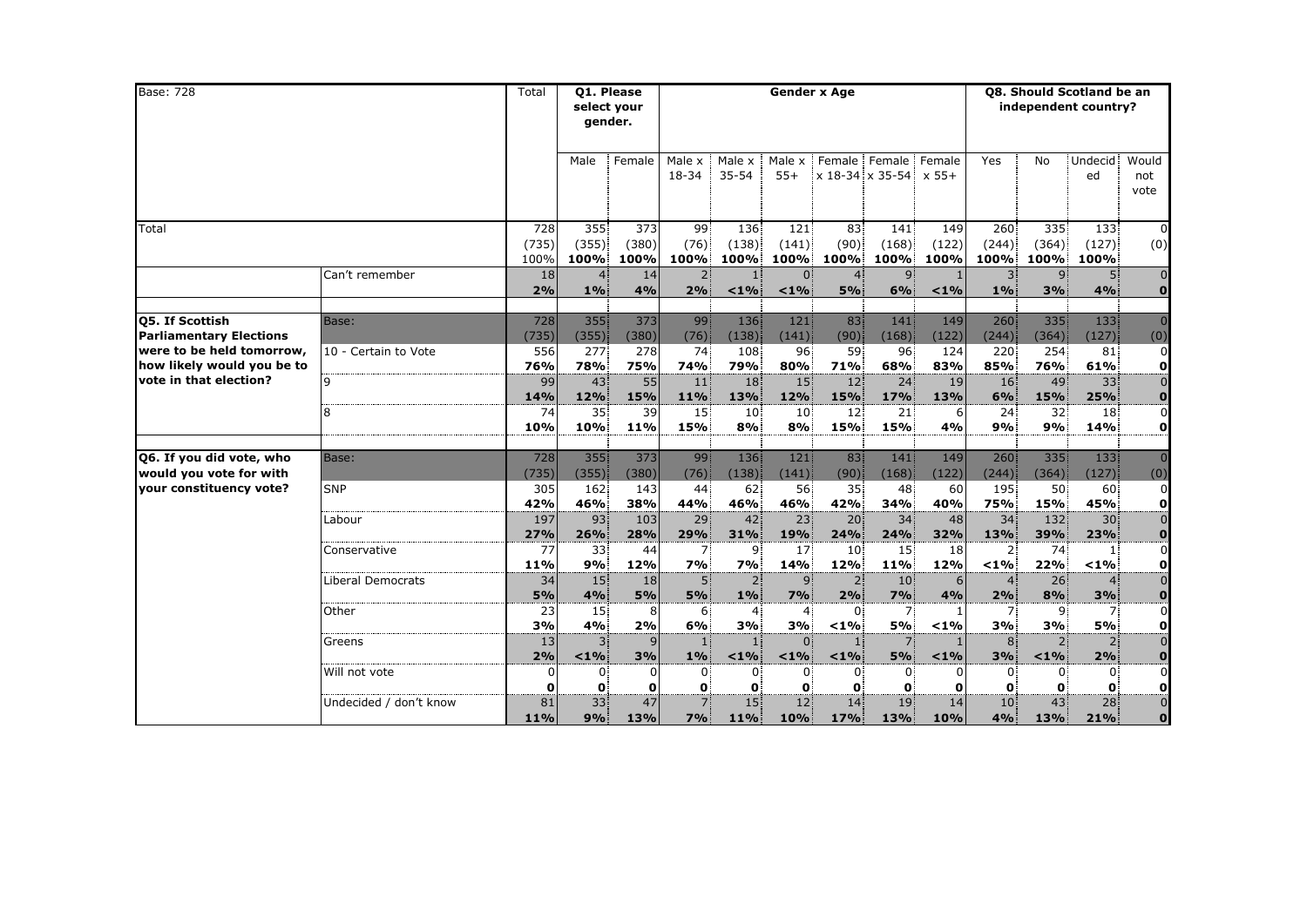| <b>Base: 728</b>                          |                        | Total                | Q1. Please<br>select your<br>gender. |                      |                    |                      |                      | <b>Gender x Age</b> |                                               | Q8. Should Scotland be an<br>independent country? |                      |                 |                           |                                           |  |
|-------------------------------------------|------------------------|----------------------|--------------------------------------|----------------------|--------------------|----------------------|----------------------|---------------------|-----------------------------------------------|---------------------------------------------------|----------------------|-----------------|---------------------------|-------------------------------------------|--|
|                                           |                        |                      | Male                                 | Female               | Male x<br>18-34    | Male x<br>$35 - 54$  | Male x<br>$55+$      |                     | Female Female Female<br>x 18-34 x 35-54 x 55+ |                                                   | Yes                  | No              | Undecid<br>ed             | Would<br>not<br>vote                      |  |
| Total                                     |                        | 728<br>(735)<br>100% | 355<br>(355)<br>100%                 | 373<br>(380)<br>100% | 99<br>(76)<br>100% | 136<br>(138)<br>100% | 121<br>(141)<br>100% | 83<br>(90)<br>100%  | 141<br>(168)<br>100%                          | 149<br>(122)<br>100%                              | 260<br>(244)<br>100% | 335<br>(364)    | 133<br>(127)<br>100% 100% | $\Omega$<br>(0)                           |  |
|                                           |                        |                      |                                      |                      |                    |                      |                      |                     |                                               |                                                   |                      |                 |                           |                                           |  |
| <b>Q6. (excluding will not vote Base:</b> |                        | 647                  | 322                                  | 326                  | 92                 | 121                  | 109                  | 69                  | 122                                           | 135                                               | 251                  | 292             | 105                       | $\Omega$                                  |  |
| and undecided)                            | <b>SNP</b>             | (637)                | (313)<br>162                         | (324)<br>143         | (68)               | (118)<br>62          | (127)                | $(73)$ :            | (143)                                         | (108)<br>60                                       | (234)<br>195         | (307)<br>50     | (96)                      | (0)<br>$\overline{0}$                     |  |
|                                           |                        | 305<br>47%           | 50%                                  | 44%                  | 44.<br>48%         | 51%                  | 56<br>52%            | 35<br>51%           | 48<br>39%                                     | 45%                                               | 78%                  | <b>17%</b>      | 60<br>58%                 | $\mathbf{0}$                              |  |
|                                           | Labour                 | 197                  | 93                                   | 103                  | 29                 | 42                   | 23                   | 20 <sup>1</sup>     | 34                                            | 48                                                | 34                   | 132             | 30                        | $\overline{0}$                            |  |
|                                           |                        | 30%                  | 29%                                  | 32%                  | 31%                | 35%                  | 21%                  | 30%                 | 28%                                           | 36%                                               | 14%                  | 45%             | 29%                       | $\overline{\mathbf{0}}$                   |  |
|                                           | Conservative           | 77                   | 33.                                  | 44                   | 7.                 | 9                    | 17                   | 10 <sup>°</sup>     | 15 <sup>1</sup>                               | 18                                                | $\mathbf{2}$         | 74              | $\mathbf{1}$              | $\overline{0}$                            |  |
|                                           |                        | 12%                  | 10%                                  | 13%                  | 8%                 | 8%                   | 16%                  | 15%                 | 13%                                           | 13%                                               | < 1%                 | 25%             | $1\%$                     | οl                                        |  |
|                                           | Liberal Democrats      | 34                   | 15                                   | 18                   | 5 <sup>1</sup>     | 2 <sup>1</sup>       | 9 <sub>1</sub>       | 2 <sup>1</sup>      | 10 <sup>1</sup>                               |                                                   | 4.                   | 26              | $\overline{4}$            | $\overline{0}$                            |  |
|                                           |                        | 5%                   | 5%                                   | 6%                   | 5%                 | $1\%$                | 8%                   | 3%                  | 8%                                            | 5%                                                | 2%                   | 9%              | 3%                        | $\bf{0}$                                  |  |
|                                           | Other                  | 23                   | 15                                   | 8                    | 6.                 | $\overline{4}$       | 4                    | $\Omega$            | $7^{\circ}$                                   |                                                   | 7.                   | 9.              | 7 <sup>1</sup>            | $\overline{0}$                            |  |
|                                           |                        | 4%                   | <b>5%</b>                            | 2%                   | 7%                 | 4%                   | 4%                   | < 1%                | 6%                                            | $< 1\%$                                           | 3%                   | 3%              | 6%                        | $\mathbf{o}$                              |  |
|                                           | Greens                 | 13                   | 3                                    | 9                    | $\mathbf{1}$       |                      | $\Omega$             | $\mathbf{1}$        |                                               |                                                   | 8                    | 2               | $\overline{2}$            | $\overline{0}$                            |  |
|                                           |                        | 2%                   | $< 1\%$                              | 3%                   | 2%                 | $1\%$                | $< 1\%$              | 1%                  | 6%                                            | 1%                                                | 3%                   | $< 1\%$         | 2%                        | $\overline{0}$                            |  |
|                                           |                        |                      |                                      |                      |                    |                      |                      |                     |                                               |                                                   |                      |                 |                           |                                           |  |
| Q7. And who would you                     | Base:                  | 728                  | 355                                  | 373                  | 99                 | 136                  | 121                  | 83                  | 141                                           | 149                                               | 260                  | 335             | 133                       | $\overline{0}$                            |  |
| vote for with your regional               |                        | (735)                | (355)                                | (380)                | (76)               | (138)                | (141)                | (90)                | (168)                                         | (122)                                             | (244)                | (364)           | (127)                     | (0)                                       |  |
| vote?                                     | <b>SNP</b>             | 287                  | 160                                  | 126                  | 41                 | 65                   | 55.                  | 29                  | 45                                            | 52                                                | 190                  | 44              | 53                        | $\overline{0}$                            |  |
|                                           |                        | 39%                  | 45%                                  | 34%                  | 41%                | 48%<br>27            | 45%                  | 35%                 | 32%<br>34                                     | 35%                                               | 73%                  | 13%             | 40%                       | $\mathbf{0}$<br>$\overline{0}$            |  |
|                                           | Labour                 | 164<br>23%           | 73.<br>20%                           | 92<br>25%            | 26<br>26%          | 20%                  | 19<br>16%            | 20:<br>23%          | 24%                                           | 38<br>26%                                         | 26<br>10%            | 112<br>33%      | 26<br>20%                 |                                           |  |
|                                           | Conservative           | 76                   | 32.                                  | 44                   | 6.                 | 11                   | 14                   | $10^{\circ}$        | 15 <sup>1</sup>                               | 19                                                | 51                   | 70              | 2                         | $\overline{\mathbf{0}}$<br>$\overline{0}$ |  |
|                                           |                        | 10%                  | 9%                                   | 12%                  | <b>7%</b>          | 8%                   | 12%                  | 11%                 | 11%                                           | 13%                                               | 2%                   | 21%             | $1\%$                     | $\mathbf{o}$                              |  |
|                                           | Greens                 | 53                   | 24                                   | 28                   |                    | 10                   |                      |                     |                                               | 20                                                | 20 <sub>1</sub>      | 23              | 10 <sub>1</sub>           | $\overline{0}$                            |  |
|                                           |                        | 7%                   | <b>7%</b>                            | 8%                   | 7%                 | 7%                   | 6%                   | $< 1\%$             | 6%                                            | 13%                                               | 8%                   | 7%              | 7%                        | $\overline{\mathbf{0}}$                   |  |
|                                           | Other                  | 33                   | 18                                   | 15                   | 8                  | 5.                   | 5.                   | 6.                  | 6                                             |                                                   | 9                    | 17 <sup>1</sup> | 7 <sup>1</sup>            | $\overline{0}$                            |  |
|                                           |                        | 5%                   | 5%                                   | 4%                   | 8%                 | 4%                   | 4%                   | 7%                  | 4%                                            | 2%                                                | 4%                   | <b>5%</b>       | <b>5%</b>                 | $\mathbf{0}$                              |  |
|                                           | Liberal Democrats      | 30                   | 12                                   | 18                   | 3.                 | 3 <sup>1</sup>       | 7.                   | 3 <sup>1</sup>      | 11                                            | 5                                                 | $2^{\circ}$          | 26              | 3 <sup>1</sup>            | $\overline{0}$                            |  |
|                                           |                        | 4%                   | 3%                                   | 5%                   | 3%                 | 2%                   | 6%                   | 3%                  | 7%                                            | 3%                                                | $1\%$                | 8%              | 2%                        | $\overline{\mathbf{0}}$                   |  |
|                                           | Will not vote          | $\mathbf 0$          | $\mathbf{0}$                         | 0                    | $\mathbf{0}$       | $\mathbf{0}$         | 0.                   | $\mathbf{0}$        | $\mathbf{0}$                                  | 0                                                 | $\mathbf{0}$         | $\mathbf{0}$    | $\mathbf{0}$              | $\overline{0}$                            |  |
|                                           |                        | $\mathbf 0$          | $\mathbf{o}$                         | 0                    | $\mathbf{0}$       | 0                    | $\mathbf{0}$         | $\mathbf{0}$        | $\mathbf{0}$                                  | 0                                                 | $\mathbf{0}$         | 0               | 0                         | $\frac{0}{0}$                             |  |
|                                           | Undecided / don't know | 85                   | 36                                   | 49                   | 8                  | 14                   | 13                   | 15                  | 22                                            | 12                                                | 9.                   | 44              | 32                        |                                           |  |
|                                           |                        | <b>12%</b>           | 10%                                  | 13%                  | 9%                 | 11%                  | 11%                  | 19%                 | 15%                                           | 8%                                                | 4%                   | 13%             | 24%                       | $\overline{0}$                            |  |